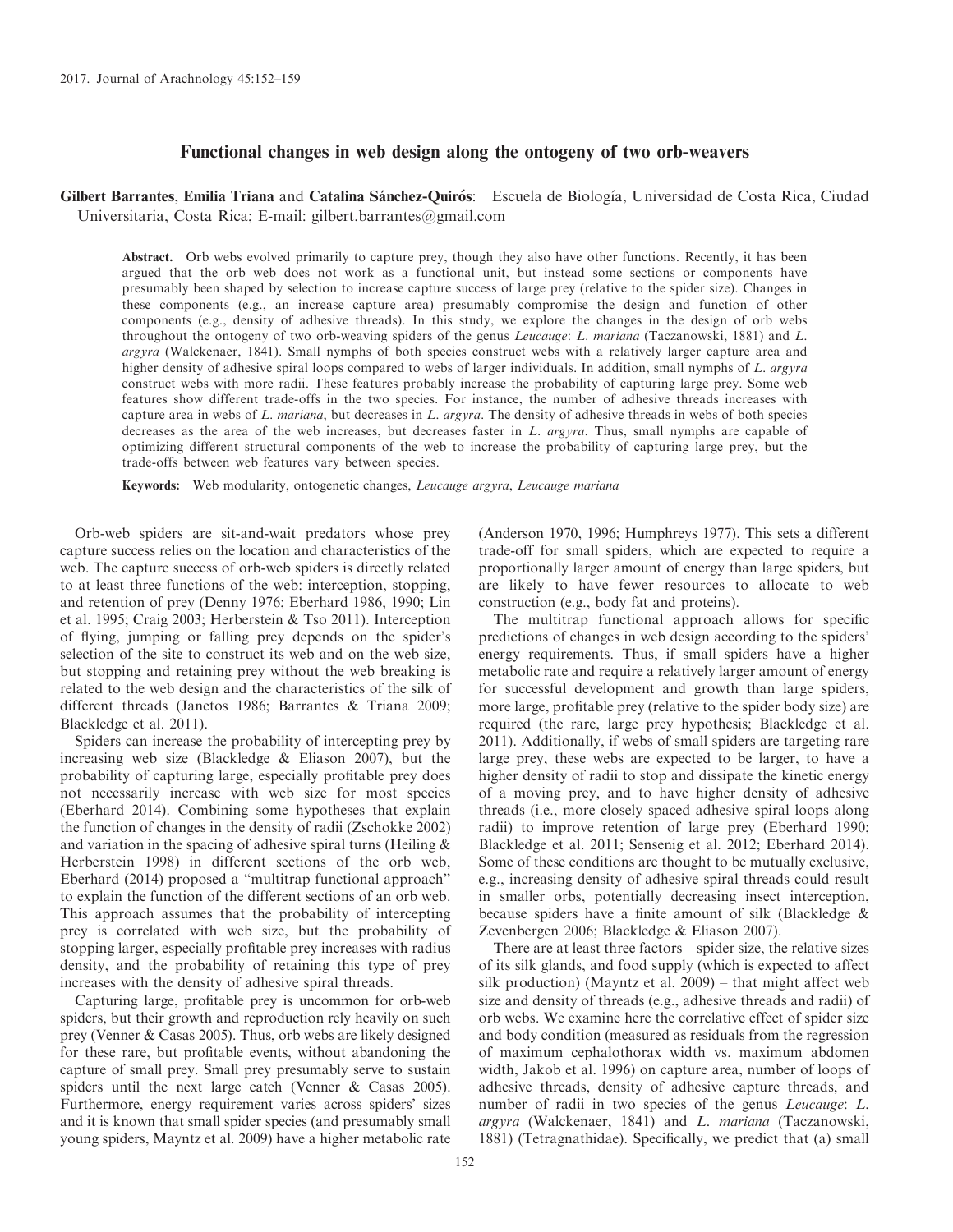a

log10(<sub>V</sub>Capture area (mm)

 $2.4$ 

2.2

 $2.0$ 

 $\frac{8}{1}$ 

 $\frac{6}{1}$ 

 $1.4$ 

0.5  $\circ$ 

 $0.4$ 

 $0.3$ 

 $0.2$ 

 $\overline{0}$ 

 $\mathbf C$ 

log10(Density of adhesive threads)



 $1.2$ 

 $-0.4$ 

 $-0.2$ 

 $0.0$ 

log10(Cephalothorax width (mm))

Figure 1.—Relationships between body size (cephalothorax width) and four response variables. (a) Capture area increases with size in both species. (b) The mean number of adhesive threads (sticky spiral loops) decreases with body size in L. argyra but not in L. mariana. (c) Density of adhesive threads (no. sticky spiral loops/ radii length along capture area) decreases with body size in both species. (d) Number of radii decreases with body size in L. argyra but not in L. mariana. The value of the slope, b, for each species is shown within each figure.

spiders should construct proportionally larger webs with higher density of adhesive capture threads and higher density of radii, to increase the probability of capturing large, profitable prey to meet their higher energy requirements; (b) spiders with poor body condition would construct larger webs independent of their body size, assuming that interception and prey capture increase with area of the orb web. The first prediction would be validated if small spiders construct proportionally larger and denser webs than large spiders (i.e., negative allometries log-log linear models), and the second prediction would be validated if large or small poorly fed spiders produce larger webs than well-fed spiders of the same size.

 $b = -0.30$ 

 $-0.2$ 

 $0.0$ 

log10(Cephalothorax width (mm))

 $0.2$ 

 $0.4$ 

 $-0.4$ 

### METHODS

Focal species.—Both Leucauge species construct their orb webs on early second growth vegetation, along forest edges between 0.20 to 1.70 m above ground (Eberhard & Huber 1998; Aisenberg & Barrantes 2011). Most webs vary from nearly horizontal to ca.  $20^{\circ}$  (GB, unpublished data) and webs of juveniles have a tangle above and below the orb (adults occasionally have also tangles; Triana et al. 2011); these tangles are denser in L. argyra. In Costa Rica, L. argyra occurs from sea level to approximately 500 m and L. mariana primarily from 700 to 1800 m.

 $0.4$ 

 $0.2$ 

General conditions.—We photographed webs and collected spiders: L. argyra at El Silencio, Quepos, Puntarenas province  $(09^{\circ}$  24' N, 84 $^{\circ}$  01' W, elevation 46 m above sea level.) in January 2013, and L. *mariana* on the campus of the University of Costa Rica (9° 54' N, 84 ° 03' W; elevation 1200 m), San José Province, Costa Rica, and Parque del Este, La Unión, Cartago, Costa Rica ( $9^{\circ}$  56' N,  $84^{\circ}$  00' W; elevation 1400 m). We coated each web with talcum powder; placed a 1 cm long piece of graph paper on or just beside the web to serve as a scale prior to taking each picture; and then preserved the spider in 80% ethanol. All webs were photographed early in the morning (0700-1000) to include only the first of several webs these spiders typically construct each day. We found only five webs (3 of L. mariana, 2 of L. argyra) with a clear indication of spiders' prey capture (some spiral turns collapsed and the spider feeding on prey), and we had no control for the recent feeding history of spiders.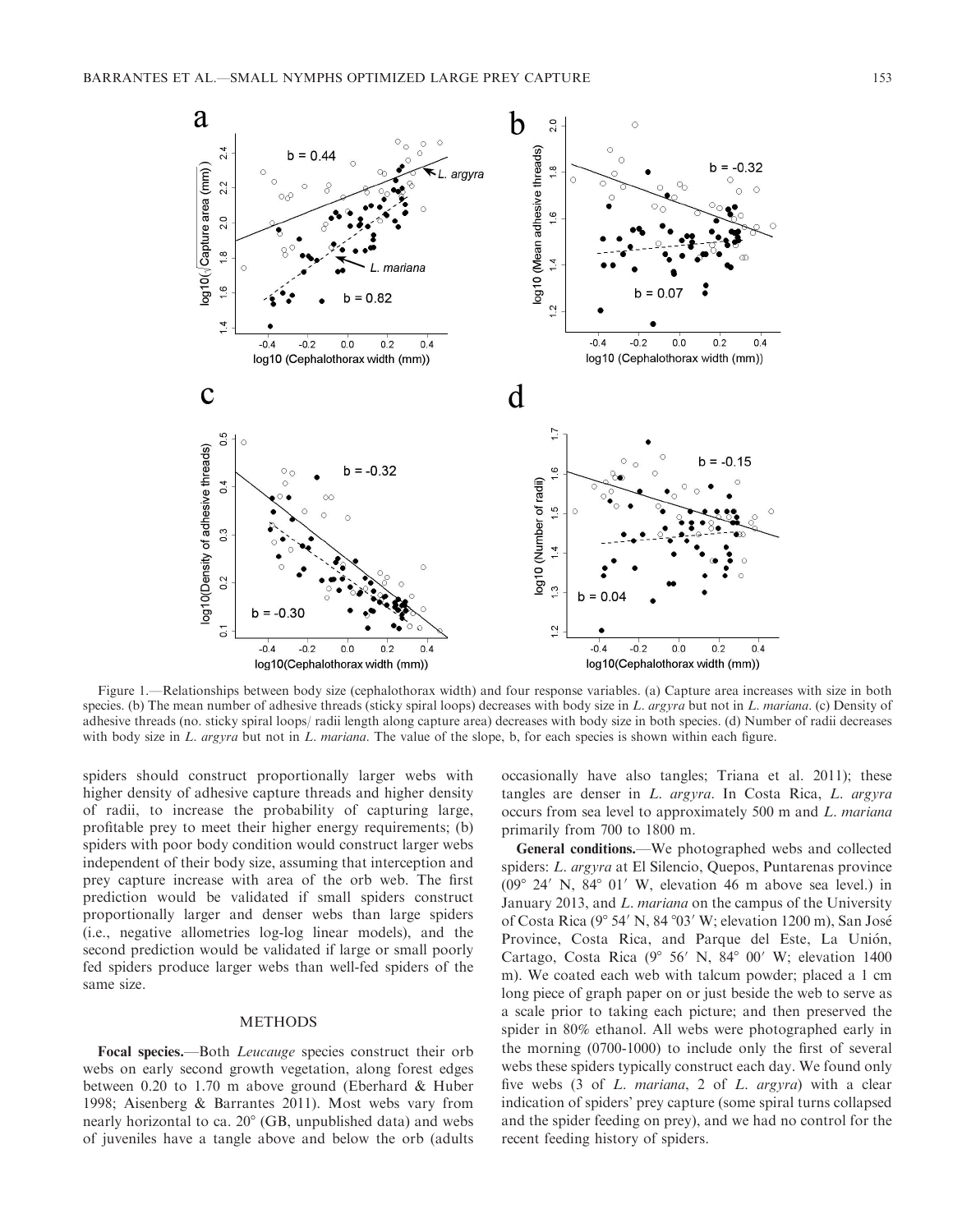Table 1.—Number of estimated parameters [K], and results of Akaike information criterion [AIC],  $\Delta_i$ (AIC) [AICi – min(AIC)], Akaike weights  $[w_i(AIC)]$  and Bayesian information Criterion [BIC] for the different models constructed for each response variable.  $\blacksquare$  Indicates the optimal model for each response variable. Ceph = cephalothorax width.

| Explanatory                                            |                |                  |                  |            |            |
|--------------------------------------------------------|----------------|------------------|------------------|------------|------------|
| variable<br>Model rank                                 | $\bf K$        | <b>AIC</b>       | $\Delta_i(AIC)$  | $w_i(AIC)$ | <b>BIC</b> |
|                                                        |                | Leucauge argyra  |                  |            |            |
| Response variable: Capture area                        |                |                  |                  |            |            |
| ceph * resid                                           | $\overline{4}$ | $-21.41$         | 3.68             | 0.12       | $-13.93$   |
| $ceph + resid$                                         | 3              | $-21.31$         | 3.78             | 0.11       | $-15.20$   |
| $\blacksquare$ ceph                                    | $\overline{2}$ | $-25.09$         | $\overline{0}$   | 0.76       | $-20.42$   |
| Response variable: Mean no. spiral loops               |                |                  |                  |            |            |
| ceph * resid                                           | 4              | $-35.46$         | 5.15             | 0.07       | $-28.29$   |
| $ceph + resid$                                         | $\mathfrak z$  | $-35.40$         | 5.21             | 0.06       | $-30.13$   |
| $\blacksquare$ ceph                                    | $\overline{2}$ | $-40.61$         | $\overline{0}$   | 0.87       | $-36.12$   |
| Response variable: No. radii                           |                |                  |                  |            |            |
| ceph * resid                                           | 4              | $-71.72$         | 7.74             | 0.02       | $-64.71$   |
| $ceph + resid$                                         | 3              | $-73.57$         | 5.89             | 0.05       | $-67.83$   |
| $\blacksquare$ ceph                                    | $\sqrt{2}$     | $-79.46$         | $\overline{0}$   | 0.93       | $-75.07$   |
| Response variable: Density of adhesive spiral loops    |                |                  |                  |            |            |
| ceph * resid                                           | 4              | $-20.00$         | 3.32             | 0.14       | $-12.83$   |
| $ceph + resid$                                         | $\sqrt{3}$     | $-19.25$         | 4.07             | 0.10       | $-13.39$   |
| $\blacksquare$ ceph                                    | $\mathfrak{2}$ | $-23.32$         | $\overline{0}$   | 0.76       | $-18.83$   |
|                                                        |                | Leucauge mariana |                  |            |            |
| Response variable: Capture area                        |                |                  |                  |            |            |
| ceph * resid                                           | 4              | $-57.70$         | $\overline{0}$   | 0.53       | $-48.35$   |
| $ceph + resid$                                         | 3              | $-53.11$         | 4.59             | 0.05       | $-45.54$   |
| $\blacksquare$ ceph                                    | $\mathfrak{2}$ | $-57.23$         | 0.47             | 0.42       | $-51.50$   |
| Response variable: Mean no. spiral loops               |                |                  |                  |            |            |
| ceph * resid                                           | 4              | $-60.52$         | $\overline{0}$   | 0.56       | $-51.16$   |
| $ceph + resid$                                         | 3              | $-56.58$         | 3.94             | 0.08       | $-49.01$   |
| $\blacksquare$ ceph                                    | $\overline{2}$ | $-59.69$         | 0.83             | 0.37       | $-53.95$   |
| Response variable: No. radii                           |                |                  |                  |            |            |
| ceph * resid                                           | 4              | $-80.80$         | 4.97             | 0.05       | $-71.65$   |
| $ceph + resid$                                         | 3              | $-81.01$         | 4.76             | 0.05       | $-73.61$   |
| $\blacksquare$ ceph                                    | $\overline{2}$ | $-85.77$         | $\overline{0}$   | 0.57       | $-80.15$   |
| Response variable: Density of adhesive spiral loops    |                |                  |                  |            |            |
| ceph * resid                                           | 4              | $-79.42$         | 3.65             | 0.12       | $-70.27$   |
| $ceph + resid$                                         | $\sqrt{3}$     | $-79.09$         | 3.98             | 0.10       | $-71.68$   |
| $\blacksquare$ ceph                                    | $\overline{2}$ | $-83.07$         | $\overline{0}$   | 0.77       | $-77.45$   |
|                                                        |                | Both species     |                  |            |            |
| Response variable: Capture area                        |                |                  |                  |            |            |
| spp * ceph * resid                                     | 8              | $-79.25$         | 3.88             | 0.11       | $-57.70$   |
| spp * ceph+ resid                                      | 5              | $-78.24$         | 4.89             | 0.07       | $-63.66$   |
| $spp + ceph + resid$                                   | $\overline{4}$ | $-70.48$         | 12.65            | 0.00       | $-58.26$   |
| $\blacksquare$ spp * ceph                              | $\overline{4}$ | $-83.13$         | $\boldsymbol{0}$ | 0.80       | $-70.92$   |
| $\ensuremath{\mathrm{spp}}+\ensuremath{\mathrm{ceph}}$ | 3              | $-75.27$         | 7.86             | 0.02       | $-65.46$   |
| spp                                                    | $\overline{c}$ | $-21.07$         | 62.06            | 0.00       | $-13.67$   |
| ceph                                                   | $\overline{2}$ | $-38.53$         | 44.6             | 0.00       | $-31.13$   |
| Response variable: Mean no. spiral loops               |                |                  |                  |            |            |
| spp * ceph * resid                                     | 8              | $-97.98$         | 4.13             | 0.10       | $-76.66$   |
| $spp * ceph + resid$                                   | 5              | $-97.75$         | 4.36             | 0.09       | $-83.31$   |
| $spp + ceph + resid$                                   | $\overline{4}$ | $-88.53$         | 13.58            | 0.00       | $-76.43$   |
| $\blacksquare$ spp * ceph                              | $\overline{4}$ | $-102.11$        | $\overline{0}$   | 0.79       | $-90.02$   |
| $spp + ceph$                                           | $\mathfrak z$  | $-93.02$         | 9.09             | 0.01       | $-83.30$   |
| spp                                                    | $\sqrt{2}$     | $-92.29$         | 9.82             | 0.01       | $-84.96$   |
| ceph                                                   | $\sqrt{2}$     | $-59.77$         | 42.34            | 0.00       | $-52.44$   |
| Response variable: No. radii                           |                |                  |                  |            |            |
| spp * ceph * resid                                     | 8              | $-149.49$        | 12.82            | 0.00       | $-128.52$  |
| $spp * ceph + resid$                                   | 5              | $-155.62$        | 6.69             | 0.02       | $-141.40$  |
| $spp + ceph + resid$                                   | $\overline{4}$ | $-152.96$        | 9.35             | 0.00       | 81.48      |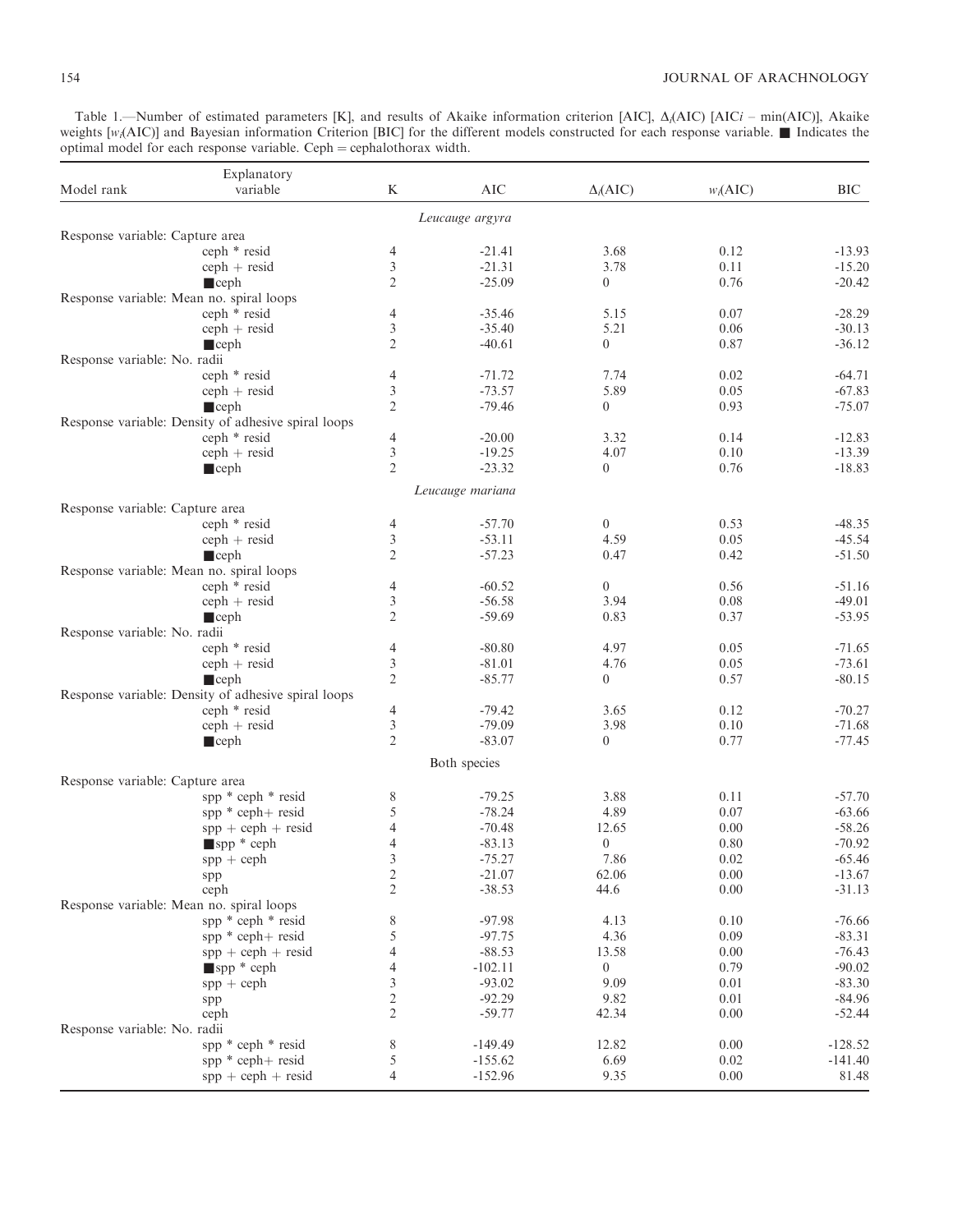|                                 | Explanatory                                         |                |                             |                 |            |            |
|---------------------------------|-----------------------------------------------------|----------------|-----------------------------|-----------------|------------|------------|
| Model rank                      | variable                                            | K              | <b>AIC</b>                  | $\Delta_i(AIC)$ | $w_i(AIC)$ | <b>BIC</b> |
|                                 | $\blacksquare$ spp * ceph                           | 4              | $-161.54$                   | 0.77            | 0.36       | $-149.62$  |
|                                 | $spp + ceph$                                        | 3              | $-158.81$                   | 3.50            | 0.09       | $-149.24$  |
|                                 | spp                                                 | $\mathfrak{2}$ | $-162.31$                   | $\theta$        | 0.53       | $-155.09$  |
|                                 | ceph                                                | $\overline{2}$ | $-149.96$                   | 12.35           | 0.00       | $-142.74$  |
|                                 | Response variable: Density of adhesive spiral loops |                |                             |                 |            |            |
|                                 | spp * ceph * resid                                  | 8              | $-92.82$                    | 11.59           | 0.00       | $-71.73$   |
|                                 | $spp * ceph + resid$                                | 5              | $-94.66$                    | 9.75            | 0.01       | $-80.37$   |
|                                 | $spp + ceph + resid$                                | 4              | $-99.29$                    | 5.12            | 0.06       | $-87.32$   |
|                                 | spp * ceph                                          | 4              | $-99.76$                    | 4.65            | 0.08       | $-87.80$   |
|                                 | $\Box$ spp + ceph                                   | 3              | $-104.41$                   | $\Omega$        | 0.84       | $-94.78$   |
|                                 | spp                                                 | 2              | $-7.38$                     | 97.03           | 0.00       | $-0.13$    |
|                                 | ceph                                                | $\overline{2}$ | $-87.11$                    | 17.3            | 0.00       | $-79.86$   |
|                                 |                                                     |                | Trade-off between variables |                 |            |            |
| Response variable: Capture area |                                                     |                |                             |                 |            |            |
|                                 | spp * ceph * radii                                  | 8              | $-92.51$                    | 1.20            | 0.29       | $-71.53$   |
|                                 | $spp * radii + ceph$                                | 5              | $-91.68$                    | 2.03            | 0.19       | $-77.46$   |
|                                 | $\blacksquare$ spp + ceph + radii                   | $\overline{4}$ | $-93.71$                    | $\overline{0}$  | 0.52       | $-81.80$   |
|                                 | Response variable: Mean no. spiral loops            |                |                             |                 |            |            |
|                                 | spp * ceph * capt                                   | 8              | $-122.91$                   | 7.97            | 0.02       | 70.45      |
|                                 | $\Box$ spp * capt + ceph                            | 5              | $-130.88$                   | $\overline{0}$  | 0.85       | 71.44      |
|                                 | $spp * ceph + capt$                                 | 5              | $-128.06$                   | 2.82            | 0.21       | 70.03      |
|                                 | $spp + ceph + capt$                                 | $\overline{4}$ | $-127.21$                   | 3.67            | 0.16       | 68.61      |
|                                 | Response variable: Density of adhesive spiral loops |                |                             |                 |            |            |
|                                 | spp * ceph * capt                                   | 8              | $-124.53$                   | 8.34            | 0.01       | 71.27      |
|                                 | $spp * ceph + capt$                                 | 5              | $-125.24$                   | 7.63            | 0.02       | 68.62      |
|                                 | $\Box$ spp * capt + ceph                            | 5              | $-132.87$                   | $\overline{0}$  | 0.95       | 72.44      |
|                                 | $spp + capt + ceph$                                 | 4              | $-126.48$                   | 6.39            | 0.04       | 68.24      |

Table 1.—Continued.

On each web photographed, we measured the capture area, the length of the longest radius along the capture area from the inner-most spiral turn (external edge of the free zone) to the outermost adhesive spiral turn, and along the radius opposite to the longest radius; we also measured the distance between sticky spiral threads along both of these radii, following Barrantes & Eberhard (2012). We used ImageJ (Rasband 2016) to measure all features on each web. Additionally, we calculated the density of adhesive spiral loops: the number of adhesive spiral loops/radius length along the capture area for the longest radii and those opposite the longest. For each spider, we measured the greatest cephalothorax and abdomen width using Dino-Eye Eyepiece digital color camera (Model AM423X) attached to the ocular of a Wild Model M3Z dissecting microscope (Wild Company, New York, USA). We used the residuals from the regression of maximum cephalothorax width vs. maximum abdomen width as a proxy of body condition (Jakob et al. 1996). We included a wide range of spider sizes that probably covered from the first stage out of the egg sac to adults (this based on sizes and some differences in coloration seen in spiderlings of these species); size of spiders correlates with spiders' developmental stages (Barrantes & Madrigal-Brenes 2008; Foelix 2011). We deposited voucher specimens in the Museo de Zoología, Escuela de Biología, Universidad de Costa Rica.

Statistical analyses.—We used Generalized Least Squares Models (GLS; library nlme, using restricted maximum likelihood method-REML) to test the effect of spider size (i.e., cephalothorax width) and body condition on the square root of the capture area, mean number of adhesive spiral loops along the longest and the opposite radii, density of adhesive spiral threads, and number of radii. We ran the analyses first for each species alone, and then included both species to compare them. We also evaluated if species trade off differently for different web features. Specifically, we first tested the effect of number of radii and spider size on capture area and mean number and density of adhesive spiral loops, and then tested the effect of capture area and spider size on mean number and density of adhesive spiral threads between both species. In the first case, we selected number of radii as the predictor variable because spiders construct all radii first, prior to laying the adhesive threads, and in the second case, the capture area is defined by where the spider places the first turn of the adhesive thread, so that the number of turns of the adhesive spiral is likely a subsequent decision the spider makes after deciding where to place the first turn (Barrantes & Eberhard 2012). In cases when AIC values in models with interaction term (spp \* predictor variable) were similar to the AIC of the optimal model (AIC differ by two or fewer units), we favored the first. This allowed us to compare the trade-offs of web features between both species. When the selected models included the interaction term, spider spp\*cephalothorax, the interaction term tested whether body size (cephalothorax width) of both species scale similarly (not significant) or not (significant) for each of the response variables.

We performed a series of models for each response variable and selected the model that gives the most accurate description of the data based on AIC (Akaike Information Criterion) and AIC weights (Wagenmakers & Farrell 2004) (Table 1). We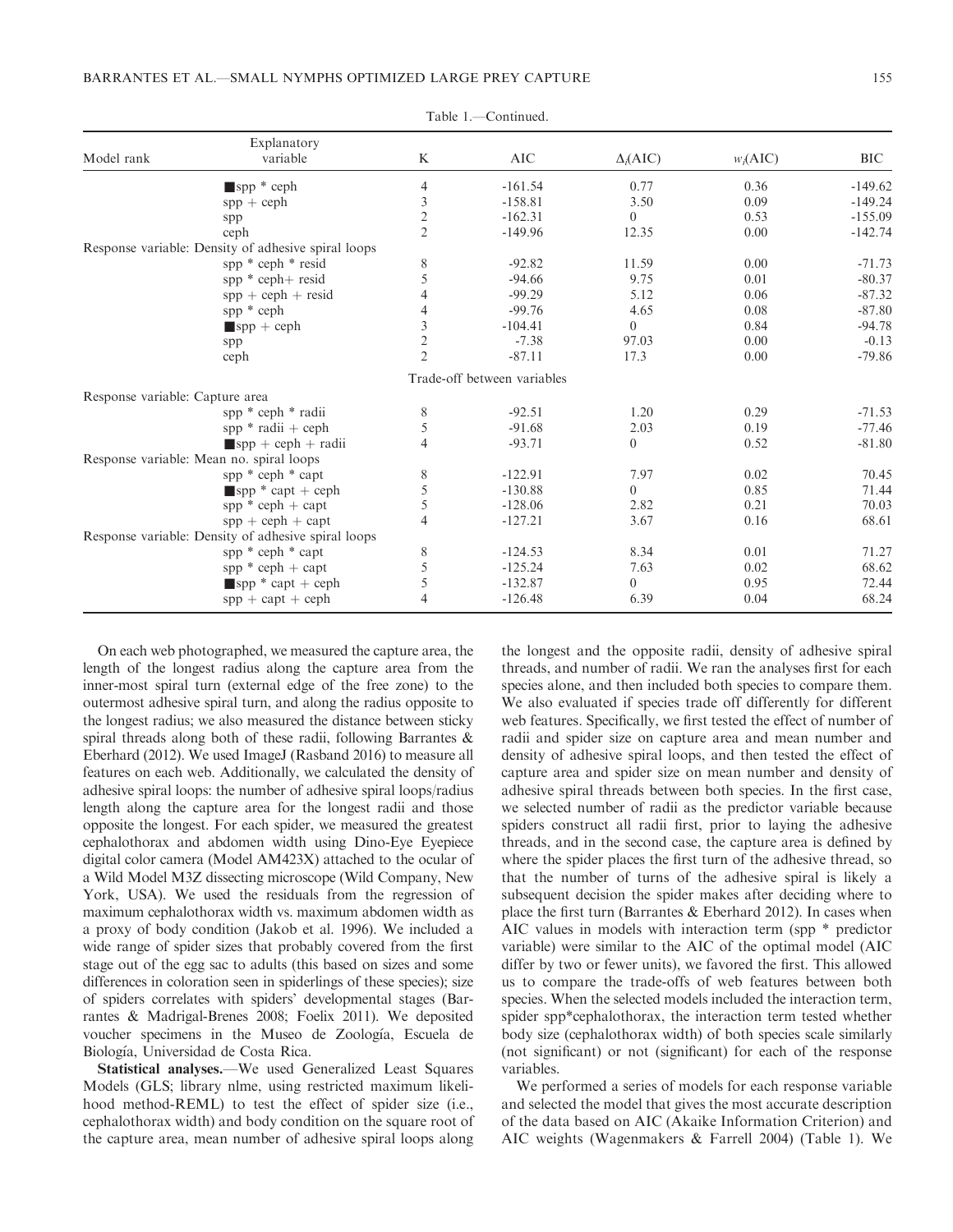Table 2.—Effect of spider size (cephalothorax width  $=$  ceph.) on five response variables: capture area (capt. a), mean number of sticky spiral loops, density (mean number of sticky spiral loops/mean radii length), and number of radii for Leucauge argyra (A), L. mariana (B), and between both species (C) based on Generalized Least Squares Models. It also includes the trade-offs between web features for both species (D). All numerical variables were  $log_{10}$  transformed.

| A                                                     |                             |           | Leucauge argyra  |                 |  |
|-------------------------------------------------------|-----------------------------|-----------|------------------|-----------------|--|
| Response variable: Capture area                       |                             |           |                  |                 |  |
| Effect                                                | Coefficient                 | <b>SE</b> | T                | P               |  |
| intercept                                             | 2.16                        | 0.02      | 90.28            | < 0.0001        |  |
| ceph.                                                 | 0.39                        | 0.09      | 4.57             | 0.0001          |  |
| Response variable: Mean no. spiral loops              |                             |           |                  |                 |  |
| intercept                                             | 1.67                        | 0.02      | 88.01            | < 0.0001        |  |
| ceph.                                                 | $-0.34$                     | 0.07      | $-4.88$          | < 0.0001        |  |
| Response variable: No. radii                          |                             |           |                  |                 |  |
| intercept                                             | 1.52                        | 0.01      | 147.69           | < 0.0001        |  |
| ceph.                                                 | $-0.16$                     | 0.04      | $-4.44$          | 0.0001          |  |
| Response variable: Density                            |                             |           |                  |                 |  |
| intercept                                             | $-0.15$                     | 0.02      | $-6.21$          | < 0.0001        |  |
| ceph.                                                 | $-0.75$                     | 0.09      | $-8.26$          | < 0.0001        |  |
| B                                                     |                             |           | Leucauge mariana |                 |  |
| Response variable: Capture area                       |                             |           |                  |                 |  |
| intercept                                             | 1.91                        | 0.02      | 111.80           | < 0.0001        |  |
|                                                       | 0.82                        |           |                  |                 |  |
| ceph.                                                 |                             | 0.08      | 9.96             | < 0.0001        |  |
| Response variable: Mean no. spiral loops              |                             |           |                  |                 |  |
| intercept                                             | 1.48                        | 0.02      | 88.49            | < 0.0001        |  |
| ceph.                                                 | 0.07                        | 0.08      | 0.86             | 0.3909          |  |
| Response variable: No. radii                          |                             |           |                  |                 |  |
| intercept                                             | 1.44                        | 0.01      | 114.56           | < 0.0001        |  |
| ceph.                                                 | 0.04                        | 0.06      | 0.74             | 0.4632          |  |
| Response variable: Density                            |                             |           |                  |                 |  |
| intercept                                             | $-0.22$                     | 0.01      | $-17.26$         | < 0.0001        |  |
| ceph.                                                 | $-0.75$                     | 0.06      | $-12.29$         | < 0.0001        |  |
| C                                                     |                             |           | Both species     |                 |  |
| Response variable: Capture area                       |                             |           |                  |                 |  |
| Effect                                                | Coefficient                 | SЕ        | T                | P               |  |
| intercept                                             | 2.16                        | 0.02      | 99.02            | < 0.0001        |  |
| L. mariana                                            | $-0.25$                     | 0.03      | $-8.60$          | < 0.0001        |  |
| ceph.                                                 | 0.39                        | 0.08      | 5.01             | < 0.0001        |  |
| spp * ceph.                                           | 0.43                        | 0.12      | 3.61             | $< \!\! 0.0001$ |  |
| Response variable: Mean number of sticky spiral loops |                             |           |                  |                 |  |
| Effect                                                | Coefficient                 | SЕ        | T                | P               |  |
| Intercept                                             | 1.67                        | 0.02      | 84.28            | < 0.0001        |  |
| L. mariana                                            | $-0.20$                     | 0.03      | $-7.70$          | < 0.0001        |  |
| ceph.                                                 | $-0.34$                     | 0.07      | $-4.67$          | < 0.0001        |  |
| $spp * ceph.$                                         | 0.41                        | 0.11      | 3.84             | < 0.0001        |  |
| Response variable: Number of radii                    |                             |           |                  |                 |  |
| Effect                                                | Coefficient                 | SЕ        | T                | P               |  |
|                                                       | 1.52                        | 0.01      | 112.11           | < 0.0001        |  |
| intercept                                             |                             |           |                  |                 |  |
| L. mariana                                            | $-0.08$                     | 0.02      | $-4.51$          | < 0.0001        |  |
| ceph.                                                 | $-0.16$                     | 0.05      | $-3.37$          | 0.0012          |  |
| $spp * ceph.$                                         | 0.21                        | 0.07      | 2.91             | 0.0047          |  |
| Response variable: Density of adhesive spiral loops   |                             |           |                  |                 |  |
| Effect                                                | Coefficient                 | SE        | Т                | P               |  |
| intercept                                             | $-0.15$                     | 0.02      | $-7.84$          | < 0.0001        |  |
| L. mariana                                            | $-0.07$                     | 0.02      | $-2.74$          | 0.0074          |  |
| ceph.                                                 | $-0.75$                     | 0.05      | $-14.21$         | < 0.0001        |  |
| D                                                     | Trade-off between variables |           |                  |                 |  |
| Response variable: Capture area                       |                             |           |                  |                 |  |
| Effect                                                | Coefficient                 | <b>SE</b> | T                | P               |  |
| intercept                                             | 1.24                        | 0.48      | 2.58             | 0.0116          |  |
| L. mariana                                            | $-0.32$                     | 0.56      | $-0.57$          | 0.5667          |  |
| ceph.                                                 | 0.69                        | 0.06      | 11.04            | < 0.0001        |  |

Table 2.—Continued.

| radii                                              | 0.59        | 0.31      | 1.86    | 0.0666   |  |  |
|----------------------------------------------------|-------------|-----------|---------|----------|--|--|
| $spp * \text{radii}$                               | 0.11        | 0.38      | 0.29    | 0.7697   |  |  |
| Response variable: Mean number of adhesive threads |             |           |         |          |  |  |
| Effect                                             | Coefficient | <b>SE</b> | T       | P        |  |  |
| intercept                                          | 0.055       | 0.18      | 0.30    | 0.7632   |  |  |
| L. mariana                                         | $-0.09$     | 0.02      | $-4.40$ | < 0.0001 |  |  |
| ceph.                                              | $-0.06$     | 0.04      | $-1.34$ | 0.1831   |  |  |
| radii                                              | 1.06        | 0.12      | 8.88    | < 0.0001 |  |  |
| Response variable: Mean number of adhesive threads |             |           |         |          |  |  |
| Effect                                             | Coefficient | <b>SE</b> | T       | P        |  |  |
| intercept                                          | 0.95        | 0.23      | 3.98    | 0.0001   |  |  |
| L. mariana                                         | $-0.73$     | 0.23      | $-3.16$ | 0.0022   |  |  |
| ceph.                                              | $-0.48$     | 0.07      | $-7.35$ | < 0.0001 |  |  |
| capt. a                                            | 0.33        | 0.11      | 3.03    | 0.0032   |  |  |
| spp * capt. a                                      | 0.32        | 0.11      | 2.93    | 0.0044   |  |  |
| Response variable: Density                         |             |           |         |          |  |  |
| Effect                                             | Coefficient | SE.       | T       | P        |  |  |
| intercept                                          | 1.38        | 0.23      | 5.97    | < 0.0001 |  |  |
| L. mariana                                         | $-0.93$     | 0.22      | $-4.15$ | < 0.0001 |  |  |
| ceph.                                              | $-0.44$     | 0.06      | $-6.90$ | < 0.0001 |  |  |
| capt. a                                            | $-0.71$     | 0.11      | $-6.66$ | < 0.0001 |  |  |
| spp * capt. a                                      | 0.36        | 0.11      | 3.41    | 0.0010   |  |  |

 $log_{10}$  transformed variables, and, in all cases, these transformed variables fit well the assumptions of normality of residuals and homogeneity of variances. In addition, we regressed body size against each of the response variables to obtain each species' slope to show graphically the effect of the interaction term. We used the R statistical language, version 3.0.1 (R Development Core Team 2014) for all analyses.

## RESULTS

We analyzed four features of the orb web of L. argyra and L. mariana which are probably directly related to prey capture success: capture area, mean number of adhesive spiral loops, number of radii, and density of adhesive spiral loops.

Intra-specific analyses.—In L. argyra, small nymphs constructed webs with larger capture area, higher density of adhesive spiral loops, larger mean number of adhesive spiral loops, and more radii than larger individuals (slopes significantly lower than 1 in a log-log scale) (Table 2A, Fig. 1).

In *L. mariana*, small individuals constructed webs with proportionally larger capture area and higher density of adhesive spiral loops, but the size of spider did not have a significant effect on the mean number of adhesive spiral loops or the number of radii (Table 2B, Fig. 1). The selected models, based on AIC and other additional parameters, included only size (cephalothorax width) as the predictor variable (Table 1). In addition, in the excluded models, neither the body condition (Fig. 2) nor any interaction had a significant effect on the response variables.

Inter-specific analyses.—All four web features were significantly greater in webs of L. argyra than in webs of L. mariana (Table 2C). Small individuals of L. argyra constructed webs with greater capture area than did individuals of equal size of L. mariana (Fig. 1a; Table 2C). For both species, the capture area of the web increased with the spider size, but capture area increased at a greater rate in L. mariana ( $b = 0.82$ ) than in L.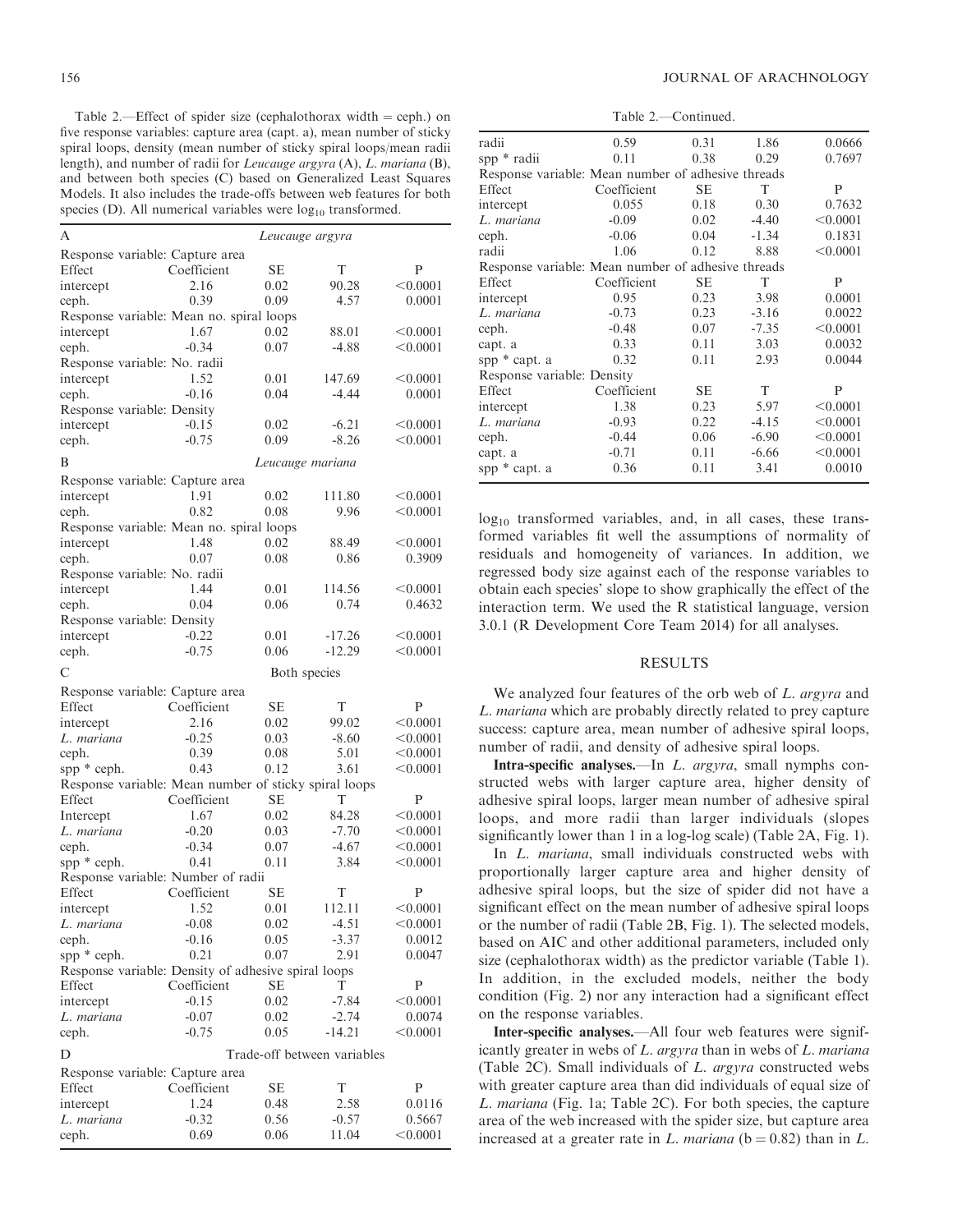

Figure 2.—Relationships between spider size and body condition (measured as residuals from the regression of maximum cephalothorax width vs. maximum abdomen width; Jakob et al. 1996) and four response variables for L. argyra and L. mariana. (a) Capture area. (b) Mean number of adhesive threads (sticky spiral loops). (c) Density of adhesive threads (no. sticky spiral loops/ radii length along capture area). (d) Number of radii. Residuals did not have a significant relationship with any of the response variables.

argyra (0.44), which resulted in a significant interaction between slopes of both species (Table 2C; Fig. 1a).

The number of adhesive spiral loops decreased drastically as the size of L. argyra spiders increased, but the size of the spider had little effect on the number of adhesive spiral loops in webs of L. mariana (Table 2C; Fig. 1b). Small L. argyra constructed webs with more adhesive spiral loops than large spiders, but the size of L. mariana spiders was not correlated with the number of adhesive spiral loops (Table 2C, Fig. 1b). The density of adhesive spiral loops decreased significantly with spider size in both species (Table 2C; Fig. 1c).

Small nymphs of L. argyra constructed webs with more radii than did small nymphs of L. mariana (Fig. 1d, Table 2C), however, the number of radii decreased rapidly with body size in L. argyra, but not in L. mariana (Fig. 1d). The body condition of spiders did not correlate with variation of any of the response variables.

Trade-offs between web features.—The trade-off between pairs of web features varied among features and between both species (Table 2D, Fig. 3). The number of adhesive threads increased with the number of radii in webs of both species

(Table 2D, Fig. 3b), and increased with capture area in webs of L. mariana, but decreased in webs of L. argyra (Fig. 3c). Similarly, the capture area increased in webs of L. *mariana*, but decreased in webs of L. argyra with the number of radii (Fig. 3a). The density decreased with capture area in both species, but did so faster in L. argyra (Fig. 3d).

#### DISCUSSION

In general, our results support the hypothesis that the higher energy requirement of small spiders could influence those web features directly related with increasing capture of large prey, but the two species differed in several respects. The large number of radii in webs of small L. argyra is expected to increase the probability of stopping large prey as predicted for the ''the radius density hypothesis'' (Zschokke 2002; Eberhard 2014); more radii impacted by a prey will more effectively absorb the prey's momentum. The capture area was also greater for webs of L. argyra than for L. mariana at nearly all spider sizes (Fig. 1), but capture area increased faster relative to the spider size in *L. mariana* (Fig. 1). We do not have information that explains the differences in this relationship,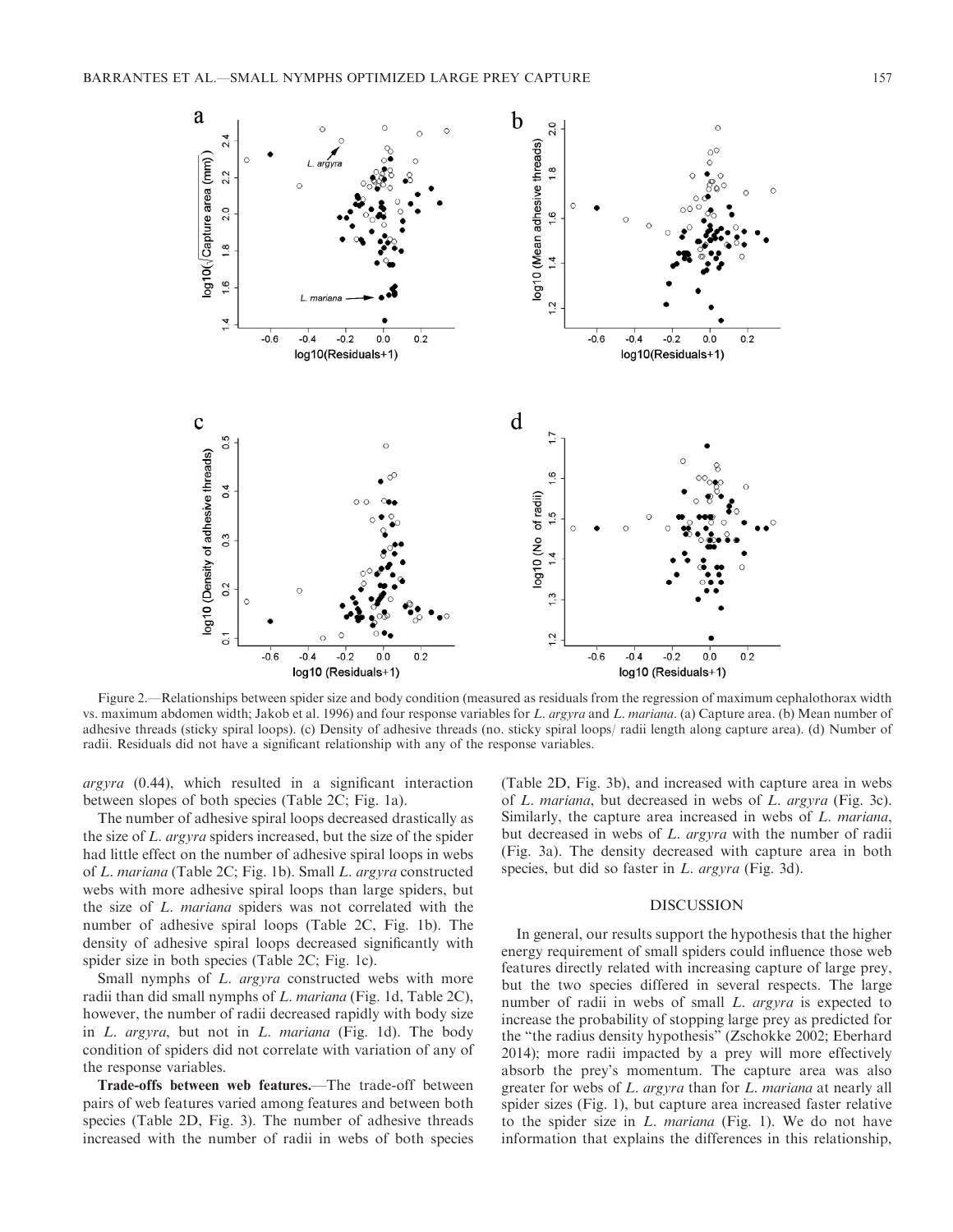

Figure 3.—Relationships between web features. (a) Capture area increases in L. mariana but decreases in L. argyra with the number of radii. (b) The mean number of adhesive threads increases with the number of radii in both species. (c) The mean number of adhesive threads increases in L. mariana but decreases in L. argyra as the capture area increases. (d) The density of adhesive threads decreases with the capture area in both species. The value of the slope, b, for each species is shown within each figure.

particularly considering that the ecology of both species is similar in several respects: their microhabitats have similar structure (e.g., early second growth), and their prey overlap at least at family level (Hodkinson 2005, GB unpubl. data). However, different stages in each species could still select particular insect sizes (based on their web design), for which data is unavailable.

There is a gradual change in the design of the web of both species in terms of capture area, density of adhesive threads, and number of radii (in L. argyra) as the spider grows. Radii are essential for stopping, particularly large prey. These are structural threads that effectively dissipate the kinetic energy of the flying, or falling prey. Consequently, the probability of capturing proportionally large prey increases in small spiders with the number of radii that a prey impact. A higher density of adhesive threads presumably increases prey retention and consequently the capture success, again in small spiders. This occurs because a higher number of adhesive threads adhere to the prey, retaining it long enough for the spider to deliver the attack (Eberhard 1986, 1990; Lin et al. 1995; Craig 2003; Blackledge et al. 2011; Herberstein & Tso 2011). Web features suggest that glands to produce adhesive threads (i.e.,

aggregate, ampullate, and flagelliform glands) may have different rates of silk production in small nymphs of both Leucauge species, which allow them to increase both area and density of adhesive threads. The change in density of adhesive spiral loops in webs of different size could also be influenced by other factors: the spider's morphology, metabolic rate, body condition, remaining amount of silk in glands, prey type and prey abundance (Eberhard 1988, 1990; Blackledge 2012), and wind condition. For instance, in webs of small nymphs, the higher density of radii could also maintain the thinner adhesive threads in place, preventing them from sagging and sticking together under windy conditions (Sensenig et al. 2010; Eberhard 2014). Another alternative explanation is that small nymphs add more threads to their webs to compensate for their proportionally thinner threads, as it occurs in small spider species (Sensenig et al. 2010).

Despite the general pattern found in webs of both spiders, some web features trade off differently between both species. Notably, the number of adhesive threads increases in L.  $mariana$ , but decreases in  $L$ .  $argyra$  as the capture area increases, and the density of adhesive threads decrease with capture area in both species, but faster in L. argyra. This